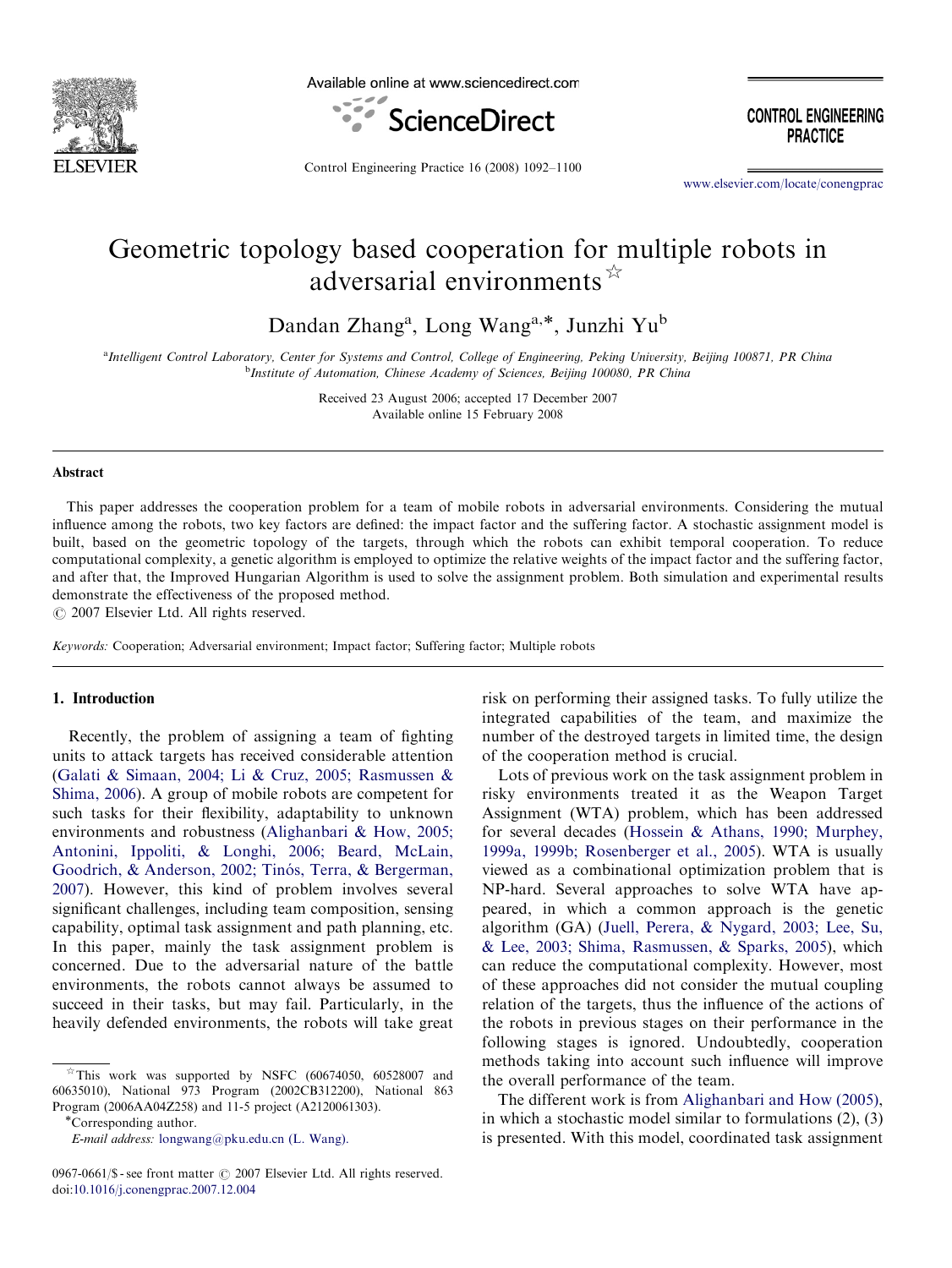is exhibited with the additional knowledge of the implications of a UAV's actions on improving the expected performance of other UAVs in future steps. Taking advantage of the fact that the actions of each UAV can reduce the risk for other UAVs to achieve better performance, the model leads to coordinated plans of the robots which exploit optimally the coupling effects, thus to improve the survival probabilities and expected performance of the team. Thereafter, the assignment problem is solved by Dynamic Programming (DP) approach.

DP was originally developed by R. Bellman in 1957. It is an optimization technique for formulating problems in which decisions are to be made in multiple stages. The problem is divided into several stages or subproblems, and is solved sequentially by taking a decision at each stage. DP is an implicit enumeration approach, and normally yields a global optimal solution. Unfortunately, the computational cost increases very rapidly with the number of the state variables [\(Walsh, 1975](#page--1-0)). Thereby, DP approach cannot satisfy the requirement of real-time task assignment as the problem dimension increases, especially when the spatial distribution of the vehicles is considered.

As the targets can defend one another, the topology relation among them is quite important for the robots to determine the assignment strategy. Due to the defense relation among the targets, the action of one robot can reduce the risk of other robots or itself in the following stages. To utilize the maximum integrated capability of the robots, the temporal cooperation taking into account the defense topology of the targets is quite desirable. In the presented task assignment model, the defense topology among the targets is involved. In addition, the robots can be reused after it performs one task successfully. The initial locations of the robots can be arbitrary. The goal is to optimize an objective function, which involves the defense topology information of the targets and implicates the temporal cooperation of the robots. To reduce the computational complexity, GA is employed to determine the coefficients of the impact factor and the suffering factor in the objective function, and after that, the Improved Hungarian Algorithm (IHA) is developed to solve the assignment problem. It is to mention that although GA is not a novel approach for solving the optimization problem, here it is utilized to obtain the ''coefficients'' in the model, which result in the temporal cooperation of the robots. This is an essential difference with other GA approaches, which optimize the assignment directly. The proposed method is then evaluated through simulations and a Cooperative Bombing Task, which is performed on the biomimetic robotic fish platform ([Fang, Yu, Fan, Wang, &](#page--1-0) [Xie, 2005; Zhang, Wang, Yu, & Tan, 2007\)](#page--1-0).

The rest of the paper is organized as follows. Section 2 gives a detailed description of the task in the adversarial environment. In Section 3, the cooperation method is presented. The simulation results are given in Section 4, and the experimental results are given in Section 5. Section 6 concludes the paper.

#### 2. Adversarial task description

### 2.1. The problem description

Fig. 1 shows a typical adversarial task scenario, which involves  $N_f$  robots and  $N_t$  targets. The task is to assign the robots to attack the targets. Each target has a defense region, in which the robot may be killed by the target. The defense regions of the targets overlap, thus the successful actions of the robots in the previous stage will improve the success probabilities of other robots when performing tasks in the following stages. The robots will take different risk degrees on attacking different targets. The spatial distribution of the robots is considered, and a robot can be reused if it survives the attacking task. The assignment is required to fully utilize the integrated capabilities of the robot team, and maximize the number of the destroyed targets within a finite stage  $T$ . Firstly the definition of *survival probability* density is given.

Survival probability density: The survival probability of the robot when passing the unit distance.

For robot  $F1$ , the example path types corresponding to different *survival probability densities* are shown in Fig. 1, with different colors. The yellow lines represent paths with low risk degree, the blue lines are paths with higher risk degree, and the dark red lines are paths with higher risk degree than the blue lines. Note that when the path is not in the defense region of any target, the path is called a safe path, represented by the black dotted line.

Based on above definition, the assignment problem can be formulated. The goal is to assign the robots to the targets within T, aiming to optimize an objective function, which is typically the expected accumulated value of the targets. Let  $s_i$  denote the value of target i and  $p_{ii}(t)$  the



Fig. 1. The adversarial task scenario.